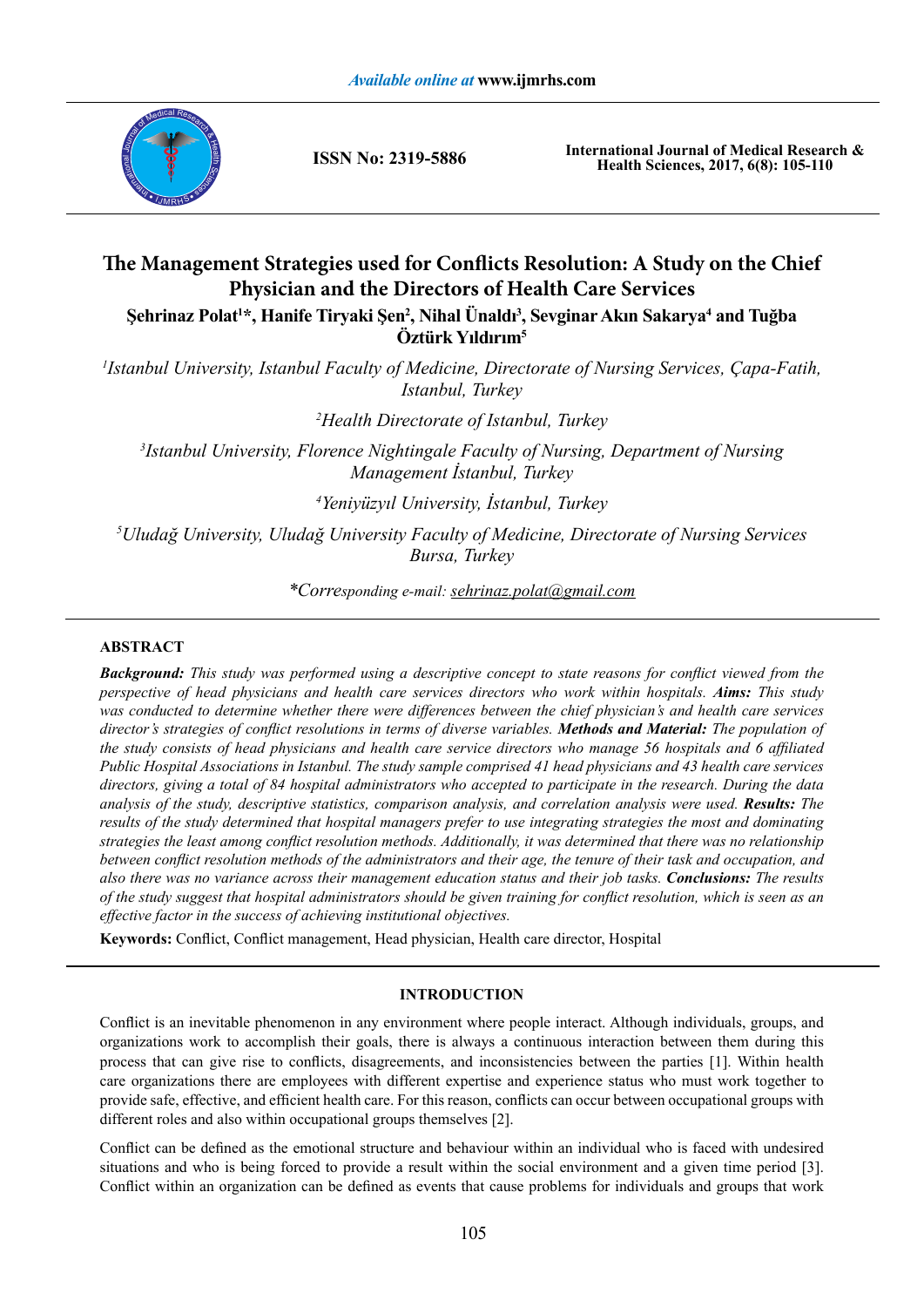together and complicates or stops their normal activities. As long as individuals/parties have different requests, preferences, values, beliefs, and interests, conflicts are inevitable [2]. There are too many factors that cause conflict in the organizations to mention them all; however, some can be listed as administrator's management styles, control formats, lack of communication, lack of knowledge and skills of the employees, lack of mutual commitment, resources and common uses in the activity schedules, lack of mutual commitment in the organizational tasks and responsibilities, lack of competitive rewards, career system, shared vision and values, staff shortage, workload, organizational and/or individual differences of the objectives, differences in providing and sending of information, adaptation to innovations and changes, and external factors. When it is considered that conflict is inevitable within the organizations, it is important for administrators to be able to predict factors that may cause conflict so they can use the changes that may arise towards providing new ideas and optimal solutions [4].

To be able to use the benefits from conflict in the hospital and as well as preventing the negative effects of conflict such as job dissatisfaction/performance decrease, adverse effects in patient care, increased costs, the resulting conflicts must be managed effectively [2]. The negative aspects of organizational conflicts arise from poor conflict management or not intervening with conflicts that have arisen [5]. It is said that when conflicts are not managed well, it causes intense stress, resentment, distrust, feelings of apprehension, communication problems, a breakdown of collaboration and team work within groups, and reduced effectiveness and efficiency by lowering motivation and job satisfaction employees within an organization, but when conflicts are managed well through suitable solutions a safe organizational environment is provided [6].

In this context, administrators in particular must spend significant time on managing potential or existing conflicts within their business life. In order to succeed with individual and organizational objectives as a whole, conflicts must be managed and evaluated by considering them natural and also the constructive aspects of conflicts must be revealed in every kind of environment [7].

This study was conducted to determine whether there were differences between the chief physician's and health care services director's strategies of conflict resolutions in terms of diverse variables (sex, occupation, professional and management experiences, and management training) by revealing these strategies.

#### **METHODS**

This study used a cross-sectional design. The research population of the study consisted of 112 administrators who work as Chief Physicians and Health Care Services Directors in 56 hospitals that are connected to the Unity of Public Hospitals in Istanbul. No selection methods were used for the sample in the study and the population of the study consisted of 84 administrators including 41 Chief Physicians and 43 Health Care Services Directors who accepted to participate in the study.

Personal and Professional Information Form: The form, which comprised questions relating to age, sex, occupation, the tenure of the professional, and their task and management training status, was designed to determine personal and professional characteristics of the participants.

The Scale of Conflict Management Strategies (SCMS): This 5-point Likert scale was developed by Rahim (1983) and its reliability and validity study was undertaken by Gümüşeli [8]. It consists of 28 articles and is scaled as (1=Never 5=Always). The five sub-dimensions that the scale comprises are stated as follows [9]. Integrating sub-dimension - I exchange information with others to solve problems together), Obliging sub-dimension - I make an effort to meet their expectations), Dominating sub-dimension - I use my knowledge and skills to issue a decision in favour of myself), Avoiding sub-dimension - I avoid discussing my differences of opinion), Compromising sub-dimension - I try to find a compromise to solve a difficult problem).

For grading and interpretation of the average scores obtained in accordance with the five-point scale, interval scores of 1.00-1.79 (never); 1.80-2.59 (rarely); 2.60-3.39 (sometimes); 3.40-4.19 (most of the time); 4.20-5.00 (always) were used.

Approval was obtained for the research from the ethics committee and also the necessary permissions were obtained from the institutions for whom the research was conducted. To use the Conflict Management Scale, permission was obtained from Gümüşeli [8] who transcribed/adapted the scale into Turkish. Permission for the research was obtained from the ethics committee approval board and the Public Hospitals Union. The chief physicians and health care services directors who volunteered to participate in the study were informed and given questionnaires, which were collected upon their completion.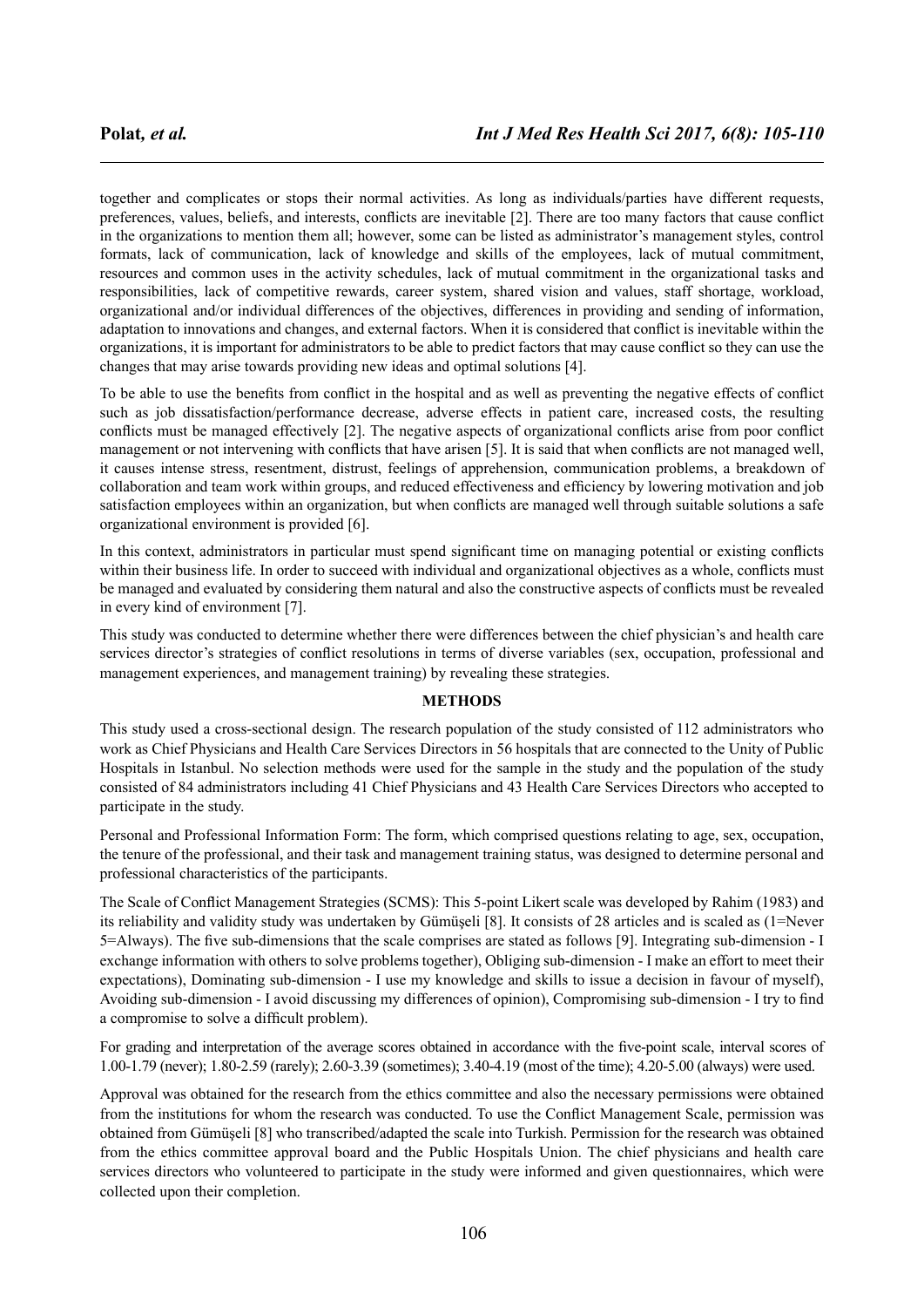For statistical analysis, the Number Cruncher Statistical System (NCSS 2007) program was used. During evaluation of the study data, the descriptive statistical methods (average, standard deviation, median, and frequency) were used, also for comparisons of the variables between the groups, the Student's t-test, Mann-Whitney U test, Pearson's correlation, and Spearman's correlation analysis were used. The results were evaluated at 95% confidence intervals and at p<0.05 significance level.

#### **RESULTS**

It was determined out of the hospital administrators who participated that  $44\%$  (n=37) were men and 56% (n=47) are women, also 48.8% (n=41) of the participants worked as chief physicians, and 51.2% worked as health care service directors. The average age of the participants was  $42.98 \pm 7.34$  years, the average tenure in management was 3.55  $\pm$  1.03 years, and the average time in the occupation was  $21.38 \pm 6.54$  years. The majority of participants (85.7%) said that they had received training in administration, and almost all participants (93.1%) received a form of graduate education (Table 1).

| <b>Variables</b>             |                                       | Min-Max                                                            | $Avg. \pm SD$   |
|------------------------------|---------------------------------------|--------------------------------------------------------------------|-----------------|
| Age (years)                  |                                       | 27-58                                                              | $43.0 \pm 7.34$ |
| Management Tenure (years)    |                                       | 2 months-23 years                                                  | $3.55 \pm 1.03$ |
| Occupational Tenure (years)  |                                       | 8-35 years                                                         | $21.4 \pm 6.54$ |
| <b>Parameters</b>            | <b>Variables</b><br>n                 |                                                                    | $\%$            |
| <b>Sex</b>                   | Male                                  | 37                                                                 | 44              |
|                              | Female                                | 47<br>41<br>43<br>9<br>13<br>21<br>27<br>14<br>72<br>12<br>5<br>67 | 56              |
| Task                         | Chief Physician                       |                                                                    | 48.8            |
|                              | Health Care Manager                   |                                                                    | 51.2            |
|                              | Professor Dr.                         |                                                                    | 10.7            |
|                              | Associate Professor Dr.               |                                                                    | 15.5            |
| Academic Title               | Specialist Physician                  |                                                                    | 25              |
|                              | Nurse                                 |                                                                    | 32.1            |
|                              | Specialist Nurse                      |                                                                    | 16.7            |
|                              | Trained                               |                                                                    | 85.7            |
| Management Education         | Not Trained<br>Degree<br>Postgraduate | 14.3                                                               |                 |
|                              |                                       |                                                                    | 6.9             |
| Type of Management Education |                                       | 93.1                                                               |                 |

**Table 1 Findings related to personal and professional features of the participants (N=84)**

When the Conflict Management Strategies Scale of the participants was sequenced from the highest point to its subdimensions, the Integrating Strategy sub-dimension was  $(4.21 \pm 0.34)$ ; the Compromising Strategies sub-dimension was (3.70  $\pm$  0.51); the Obliging Strategy sub-dimension was (3.53  $\pm$  0.44), the Avoiding Strategy sub-dimension was (2.86  $\pm$  0.59) and the Dominating Strategy sub-dimension was (2.51  $\pm$  0.53) (Table 2). The administrators used integrating strategies the most and the dominating strategies the least when managing conflict. It said that in conflict management it is important for administrators to use integrating strategies that provide communication between the parties and aim for a win for each conflicting party. The administrators who participated in our study had preferences in this direction. It can be said that the administrators of the hospitals prefer this strategy in terms of providing employees a free discussion environment to solve their problems and as a result of this, positive effects in job satisfaction and motivation result, which increases the quality of health care service. Also, it can be said that the administrators prefer to use dominating strategies the least and use their power of authority as a last resort. It is thought that the reason for dominating strategies being the least preferred by the administrators was because these may lead to greater conflicts by adversely affecting the personal and institutional dynamics in the long term.

**Table 2 The Average Scores of the Sub-dimensions of Conflict Management Strategies Scale received by the participants are (N=84)**

| The Sub-dimensions of Conflict Management Strategies Scale | $Avg. \pm SD$   |
|------------------------------------------------------------|-----------------|
| <b>Integrating Strategy</b>                                | $4.21 \pm 0.34$ |
| <b>Obliging Strategy</b>                                   | $3.53 \pm 0.44$ |
| Dominating Strategy                                        | $2.51 \pm 0.53$ |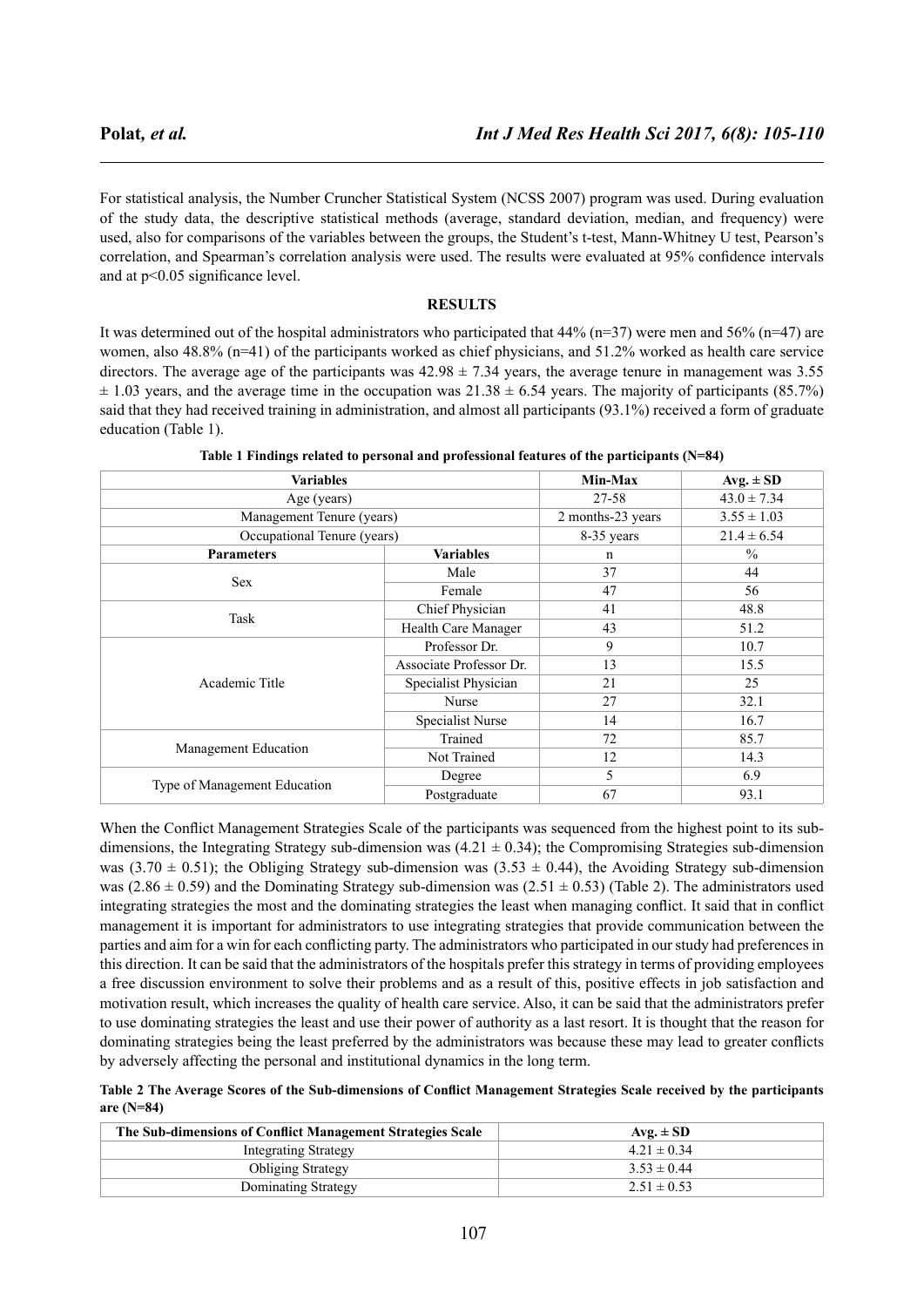| J.                                     | $\mathcal{Q}$ |
|----------------------------------------|---------------|
| `∩r<br><b><i><u>Netrate ov</u></i></b> |               |

**Table 3 The comparison of the administrators' average scores of the sub-dimensions of conflict management strategies scale according to their job tasks (N=84)**

| The Sub-dimensions of Conflict Management<br><b>Strategies</b> | <b>Task</b>     |                               |                                                 |                    |       |  |  |
|----------------------------------------------------------------|-----------------|-------------------------------|-------------------------------------------------|--------------------|-------|--|--|
|                                                                |                 | <b>Chief Physician (n=41)</b> | <b>Health Care Services Manager</b><br>$(n=43)$ | ŤР                 |       |  |  |
|                                                                | $Avg. \pm SD$   | Min-Max<br>(Med)              | $Avg. \pm SD$                                   | Min-Max (Med)      |       |  |  |
| <b>Integrating Strategy</b>                                    | $4.21 \pm 0.37$ | $3.43 - 5.0(4.1)$             | $4.20 \pm 0.30$                                 | $3.43 - 4.71(4.1)$ | 0.921 |  |  |
| <b>Obliging Strategy</b>                                       | $3.58 \pm 0.42$ | $2.33 - 4.33(3.6)$            | $3.48 \pm 0.45$                                 | $2,50-4.83(3.5)$   | 0.299 |  |  |
| Dominating Strategy                                            | $2.50 \pm 0.56$ | $1.60 - 3.80(2.6)$            | $2.52 \pm 0.50$                                 | $1.60 - 3.80(2.6)$ | 0.877 |  |  |
| <b>Avoiding Strategy</b>                                       | $2.91 \pm 0.53$ | $1.67 - 4.0(3.0)$             | $2.81 \pm 0.64$                                 | $1.67 - 4.0(3.0)$  | 0.456 |  |  |
| <b>Compromising Strategy</b>                                   | $3.73 \pm 0.51$ | $2.0 - 4.50(3.7)$             | $3.68 \pm 0.51$                                 | $2.50 - 4.75(3.7)$ | 0.65  |  |  |
| †Student's t-test                                              |                 |                               |                                                 |                    |       |  |  |

After comparing the average scores of the sub-dimensions of Conflict Management Strategies Scale received by the administrators according to their job tasks, there was no significant statistical difference between the groups (p>0.05) (Table 3). There was no statistically significant relationship between age and the administrators' average scores of the Sub-dimensions of Conflict Management Strategies Scale (p>0.05) (Table 4). Finally, in accordance with the management education of the administrators, there was no statistically significant difference after comparing the average scores of the Sub-dimensions of Conflict Management Strategies (p>0.05) (Table 5).

**Table 4 The relationship between the administrators' age, tenure of task, tenure of occupation, and the sub-dimensions of conflict management strategies (N=84)**

|                                                      |       | Age   |              |       | The tenure of task The tenure of occupation |       |
|------------------------------------------------------|-------|-------|--------------|-------|---------------------------------------------|-------|
| The Sub dimensions of Conflict Management Strategies | İΓ    | Þ     | $\ddagger$ r |       | ‡r                                          | р     |
| <b>Integrating Strategy</b>                          | 0.058 | 0.602 | $-0.097$     | 0.378 | 0.062                                       | 0.573 |
| <b>Obliging Strategy</b>                             | 0.073 | 0.508 | $-0.148$     | 0.18  | $-0.112$                                    | 0.311 |
| Dominating Strategy                                  | 0.117 | 0.291 | $-0.084$     | 0.448 | 0.127                                       | 0.25  |
| <b>Avoiding Strategy</b>                             | 0.19  | 0.083 | $-0.034$     | 0.761 | 0.047                                       | 0.672 |
| Compromising Strategy                                | 0.109 | 0.325 | $-0.103$     | 0.353 | 0.031                                       | 0.779 |
| <b>T</b> Pearson's correlation                       |       |       |              |       |                                             |       |

**Table 5 Comparison of the administrators' average scores of the sub-dimensions of conflict management strategies scale in accordance with their management training**

| The Sub-dimensions of Conflict<br><b>Management Strategies</b> | <b>Management Training</b> |                    |                      |                    |       |  |
|----------------------------------------------------------------|----------------------------|--------------------|----------------------|--------------------|-------|--|
|                                                                |                            | Trained $(n=72)$   | Not Trained $(n=12)$ | $\mathbf{p}$       |       |  |
|                                                                | $Avg. \pm SD$              | Min-Max (Median)   | $Avg. \pm SD$        | Min-Max (Median)   |       |  |
| <b>Integrating Strategy</b>                                    | $4.19 \pm 0.33$            | $3.43 - 5.0(4.1)$  | $4.33 \pm 0.37$      | $3.43 - 4.71(4.4)$ | 0.989 |  |
| <b>Obliging Strategy</b>                                       | $3.56 \pm 0.43$            | $2.33 - 4.83(3.6)$ | $3.34 \pm 0.47$      | $2,50-4.33(3.3)$   | 0.133 |  |
| Dominating Strategy                                            | $2.47 \pm 0.53$            | $1.60 - 3.80(2.5)$ | $2.75 \pm 0.49$      | $2.0 - 3.40(2.6)$  | 0.925 |  |
| <b>Avoiding Strategy</b>                                       | $2.90 \pm 0.60$            | $1.67 - 4.0(3.0)$  | $2.61 \pm 0.44$      | $2.0 - 3.67(2.5)$  | 0.497 |  |
| <b>Compromising Strategy</b>                                   | $3.71 \pm 0.49$            | $2.0 - 4.75(3.7)$  | $3.62 \pm 0.63$      | $2.25 - 4.25(3.8)$ | 0.437 |  |
| <sup>c</sup> Mann-Whitney U test                               |                            |                    |                      |                    |       |  |

# **DISCUSSION**

In parallel with the findings of this study, Yılmaz and Öztürk [2] determined in their study that administrator nurses first use integrating strategies, second compromising, followed by obliging strategies during conflict resolution and they least prefer less dominating and avoidance strategies. Also, in the study of Iglesias and Vallego [10]. on nurses, the nurses used compromising strategies most in conflict resolution. In contrast to these, in the study of Mohamed and Yousef [11] the authors found that nurses used dominating strategies most when in conflicts with their subordinates. In parallel with the finding of this study, the studies of Baykal and Kovancı [12], Ünlü, et al. [13] showed no statistically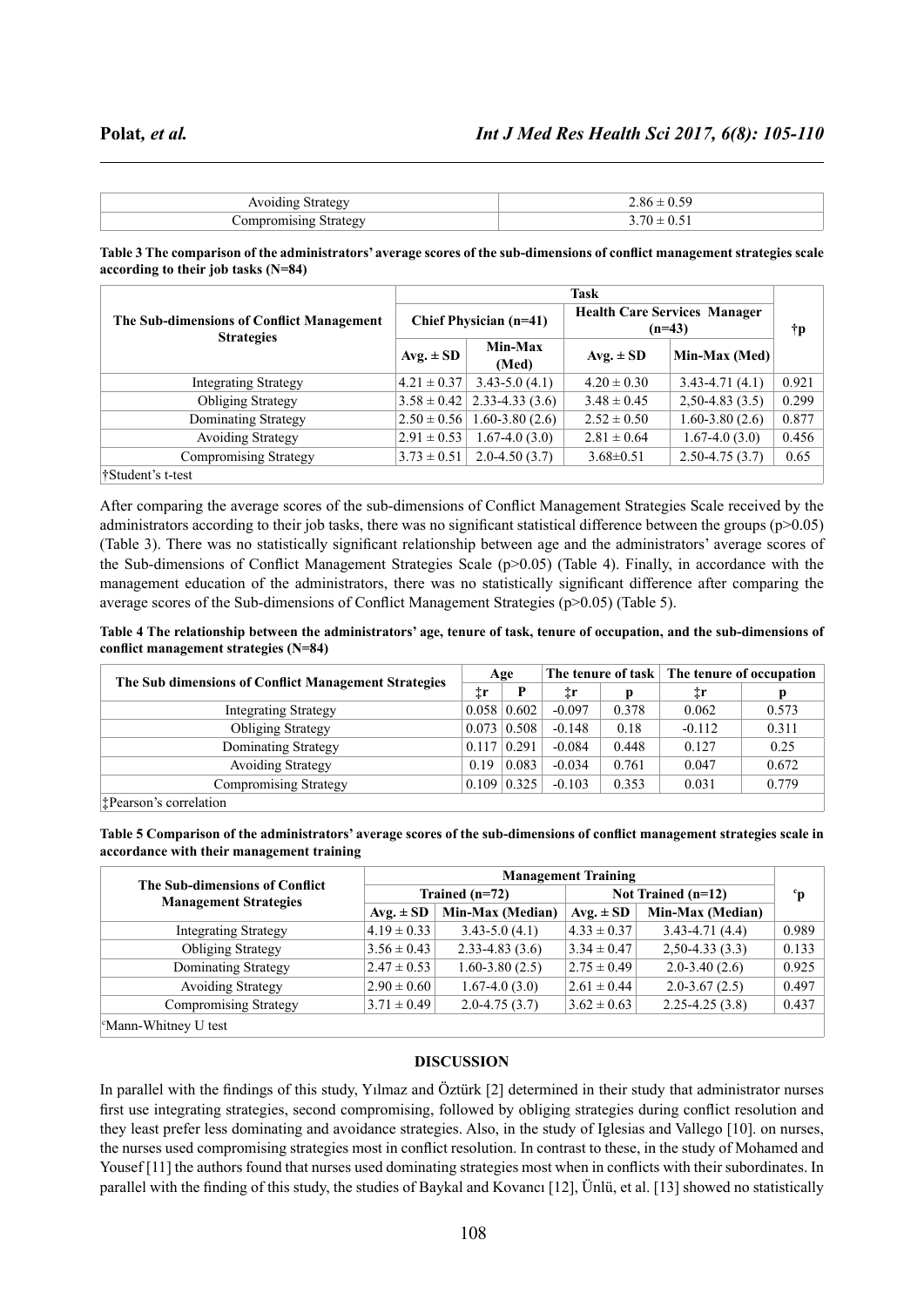significant relationship. On the contrary, in the study of Başer and Kaya [14] on administrators, the highest average scores were in avoidance strategies in the 20-29 years age group and integrating strategies in those aged 40 years and over. In the study of Kıdak, et al. [15] on hospital administrators, it was determined that the older administrators used more integrating strategies.

There was no significant relationship between the tenure of task and occupation and the participants' average scores of the Sub-dimensions of Conflict Management Strategies Scale. Also in the study of Kıdak, et al. [15], it was determined that the administrators with more management experience and longer tenure in a management position used more integrating strategies. Similar to this study, Baykal and Kovancı [12] reported that the tenure of institution did not affect the process of determining the conflict management strategies during a conflict between superiors and subordinates. Yaman and Türker [16] found that there were differences in the use of obliging strategies; administrators with tenures of 0-10 years used obliging strategies, whereas those in position for 21 years and over used them less often.

Finally, in accordance with the management education of the administrators, there was no statistically significant difference after comparing the average scores of the Sub-dimensions of Conflict Management Strategies. In contrast to this finding, there were significant differences in terms of the average scores of participants in the study of Tunc and Kutanis [17] in terms of dominating and compromising strategies.

# **CONCLUSION**

In today's modern management approach, ignoring conflicts within institutions or abolishing them completely is not seen as a correct approach. The existence of conflicts should be accepted as natural in every environment where different personalities and individuals with completely differing expectations are found. At this point, it advisable for institution administrators to make efforts to collaborate organizational activities, creativity, and high performance by managing existing conflict successfully in accordance with the aims and objectives of the institution. As a result of this study, we determined that the administrators of hospitals prefer to solve existing conflicts first by using integrating strategies, and secondly through obliging (accommodating) strategies.

In this context, regarding the potential or existing conflict management methods and solutions of administrators of institutions, the effective benefits of conflicts are closely related to the methods of conflict management of the administrators. In this context, it is advisable for administrators to avoid using strategies of integration and avoidance, which postpone conflicts and contribute to the organization at a minimum level. Also, conflict management and problem-solving modules should be included in in-service training.

To be attempting to prevent the major organizational issues that may cause conflicts such as the workload, the resource and material shortages, the communication and cooperation problems and making the employees aware of these attempts.

# **DECLARATIONS**

# **Authors' Contributions**

HT, ŞP, NÜ, SAS, & TÖY conceived, designed, and did statistical analysis & editing of manuscript, did data collection, manuscript writing and did review and final approval of manuscript. Authors contributed to the conception, design of this study, statistical analysis, and drafted the manuscript. Authors read and approved the final manuscript

# **Grant Support and Financial Disclosures**

None. The authors did not receive any funding for this paper.

# **Conflict of Interest**

The authors declare that there is no conflict of interest.

# **Ethical Approval**

This study was approved by the Medipol University Ethical Committee on 12 December 2014 (10840098-339).

# **REFERENCES**

[1] Çıtak, A.E., and Çam, O. "The analysis on the effects of training given to nurses on conflict resolution skills and burnout levels." *Deuhyo Journal* 4 (2011): 165-171.